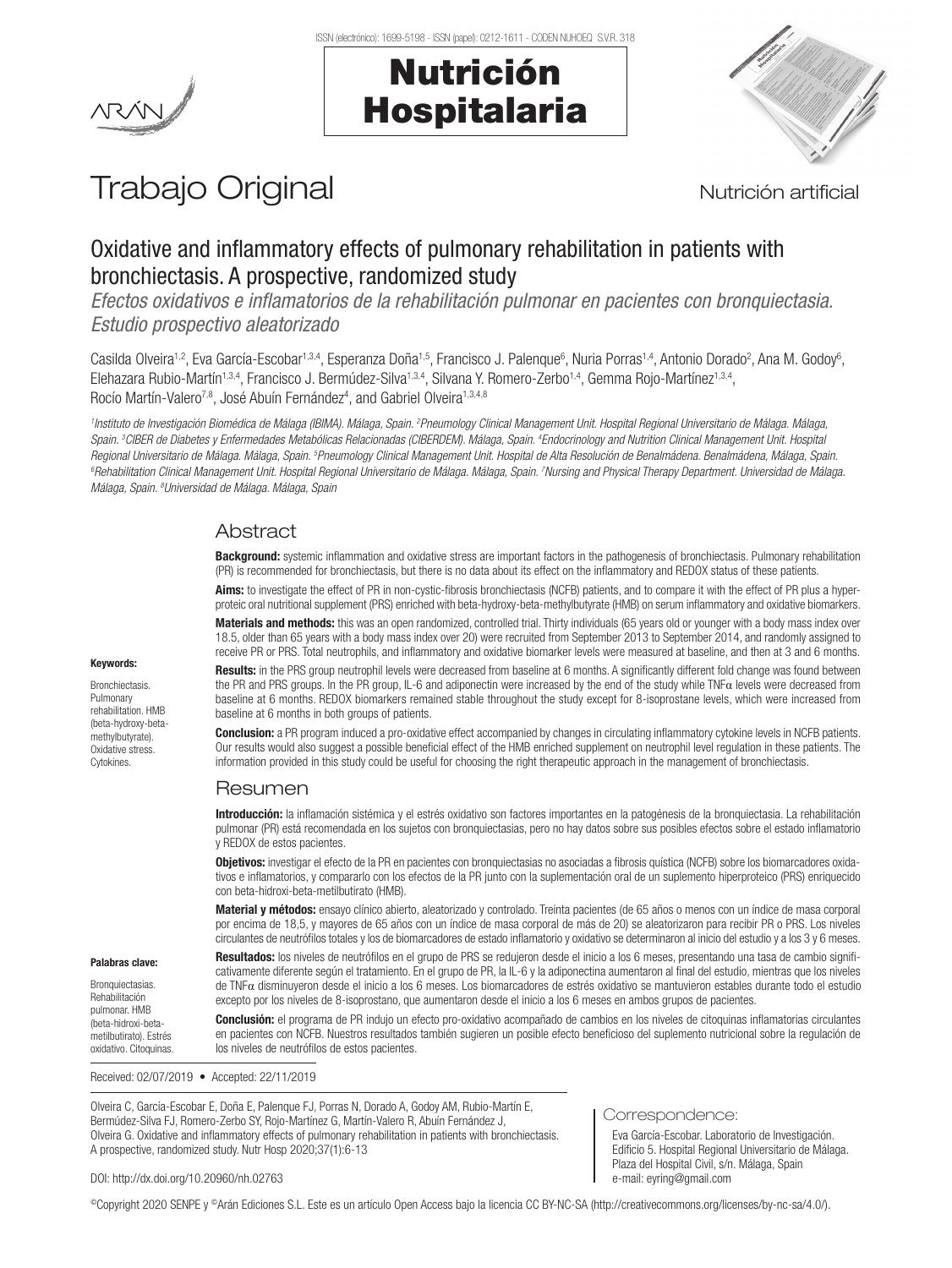### INTRODUCTION

Non-cystic fibrosis bronchiectasis (NCFB) is a chronic disease characterized by permanently dilated airways due to bronchial wall structural component destruction as a result of a vicious cycle involving persistent bacterial colonization and chronic neutrophilic infiltration of the bronchial mucosa (1). Bronchiectasis causes pulmonary infections and loss of lung function, which results in chronic morbidity contributing to premature mortality (1).

Systemic inflammation as demonstrated by increased blood neutrophil levels, elevation of C-reactive protein (CRP), and plasma cytokines has been reported in patients with NCFB, correlating also to disease severity and bacterial colonization (2,3). This systemic inflammation has also been suggested as a cornerstone of reduced exercise capacity and peripheral muscle strength in patients with bronchiectasis (4). Increased blood neutrophil levels have been associated with NFCB disease severity and bacterial colonization in NFCB patients, being considered a possible marker of systemic inflammation (3). Intense oxidant and anti-oxidant activity is also present in the airways and circulating blood of patients with bronchiectasis (5). Overproduction of reactive oxygen species (ROS) results in oxidative stress that can lead to inflammation. This is thought to be an important factor in the pathogenesis and progression of bronchiectasis (5,6).

Enhancing effective expectoration of stagnated bronchopulmonary secretions is essential for the clinical management of bronchiectasis. Exercise training or a pulmonary rehabilitation program (PR) has beneficial effects on NCFB patients (7), and is recommended in current NCFB treatment guidelines (8,9). These effects are related to the respiratory and peripheral skeletal muscle manifestations of bronchiectasis and are commonly associated with improvements in respiratory symptoms, including mucus removal (7,10). Despite the relevant role that inflammation is believed to have in the progression of bronchiectasis (3,4), and its relationship with oxidative stress status (5,6), to the best of our knowledge there are no studies evaluating whether exercise is able to modify the inflammatory and oxidative response of patients with NFCB; only unclear results have been reported in chronic obstructive pulmonary disease (COPD) patients (11-13).

Beta-hydroxy-beta-methylbutyrate (HMB) is a derivative, *in vivo*, of the essential amino acid leucine (14) with a well-documented anti-catabolic effect on skeletal muscle in both healthy and pathological conditions (15-17). Our group has already published the positive effects of the addition of a hyperproteic oral nutritional supplement enriched with HMB together with a PR program on body composition, BMD, muscle strength, health-related quality of life, and breathing parameters in patients with bronchiectasis (16-18). But HMB supplementation has been also suggested as exerting positive anti-inflammatory effects (19), which might be associated with improved pulmonary function in COPD patients (20). It has been suggested that some pro-inflammatory factors, such as interleukin 1 beta and tumor necrosis factor alpha, increase proteolysis and may modulate protein turnover (21). Because HMB is associated with less proteolysis (22), to date, several studies have suggested

that HMB supplementation could affect inflammatory responses even after exercise (19).

The aims of this study were to evaluate in untrained NCFB patients the effects of a PR program, alone or combined with the intake of a hyperproteic oral nutritional supplement enriched with HMB, on oxide-reduction (REDOX) and inflammatory biomarkers.

### MATERIALS AND METHODS

Study design, inclusion/exclusion criteria, and screening process are as previously described (16-18). Briefly, a total of 30 stable (without respiratory exacerbations) patients were recruited from the bronchiectasis unit at the Regional University Hospital of Málaga from 2013 to 2014, and randomized in a 1:1 ratio to undergo either PR alone or PR with nutritional support (PRS). Inclusion criteria were as follows: a diagnosis of NCFB, age 18 to 80 years, normo-nourished, and without any acute disease.

# INTERVENTION

The exercise program consisted of 60 minutes of exercise biweekly at the hospital, and one unsupervised session per week for twelve weeks (16). Hospital and home exercise sessions consisted of a total of 45 min of exercises, coupled with 15 min of breathing retraining with the Orygen-Dual Valve®, and 7-10 minutes of stretching and relaxation exercises. Attendance of the sessions at hospital was recorded and at-home sessions were reminded by telephone every two weeks. Physical activity was evaluated using the wGT3X (ActiGraph) accelerometer and the IPAQ (International Physical Activity Questionnaire) (23), with no differences in physical activity level according to supplement intake status (18).

The supplement intervention (16) was based on the intake or not of the oral nutritional supplement Ensure Plus Advance, which is a 220-mL, oral hyperproteic nutritional supplement providing 330 kcal (1.5 kcal/mL), 18 g of protein, 1.5 g of HMB and 1.7 g of prebiotic fiber (FOS). The participants were advised to take the supplement at least 60 minutes before the rehabilitation sessions. As all were normally nourished, a registered dietitian informed them of how to reduce the intake of natural foods in order to compensate for the increase in calories supplied. Adherence was recorded by patients in a diary and controlled by the investigators in the PR sessions or by telephone. During the intervention, all participants were instructed on general recommendations for a Mediterranean-style healthy diet.

A seven-day, prospective dietary questionnaire was fulfilled by all participants in their homes. The dietary data was registered into their personal computer equipped with the software package Dietstat (Dietstat® 1.0, 2010, Málaga, Spain) with up-to-date composition tables for Spanish food (24). Macronutrient intake did not show significant differences according to supplement intake status at any time points (16).

Once the PR finished, participants were instructed and subsequently reminded to maintain a non-sedentary physical activity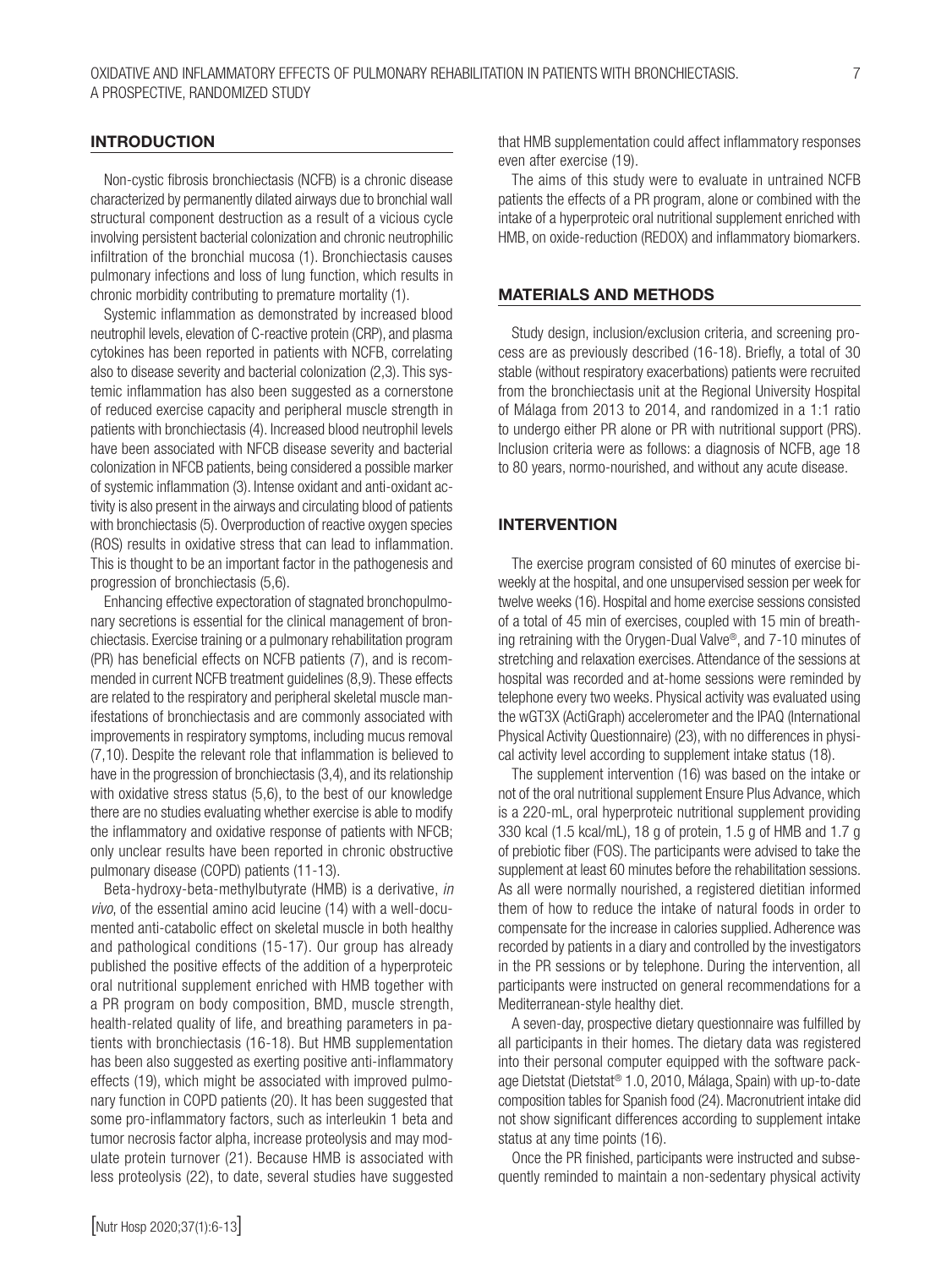level and to use the Orygen-Dual Valve® (25) twice weekly, as well as to maintain a Mediterranean-style healthy diet during the follow-up period.

The study was approved by the Málaga Provincial Research Ethics Committee. All the procedures were conducted according to the Declaration of Helsinki, and all of the participants provided their written informed consent. The study was registered at the clinicaltrials.gov site (http://clinicaltrials.gov) NCT02048397.

# OUTCOME MEASURES

Outcome assessments were performed at baseline, 3 months and 6 months.

Once no respiratory exacerbations were confirmed, a serum sample was taken and separated: one aliquot was immediately stored at -80 °C and another aliquot was immediately used to measure the biochemical parameters. The SSPA Biobank has coordinated the -80 °C storage of the serum samples.

Weight and height were measured and BMI was calculated.

Circulating levels of interleukine 6 (IL-6), tumor necrosis factor alpha (TNFα), and adiponectin were measured by enzyme immunoassay (EIA) (R&D Systems Europe Ltd). Neutrophil and CRP circulating levels were determined by the Central Assistance Laboratory of Hospital Regional de Málaga*.* Also, serum oxidative markers 8-isoprostane (Cayman Chemical, Michigan, USA), total antioxidant capacity (TAC) (Cayman Chemical, Michigan, USA), and superoxide dismutase activity (SOD) (Cayman Chemical, Michigan, USA) were determined by EIA. The circulating levels of thiobarbituric acid reactive substances (TBARs) were determined by spectrophotometry (26).

Fold change was calculated as the change described by the ratio between the levels of circulating metabolites at 6 months of study and baseline levels. They were expressed as percentages.

# STATISTICAL METHODS

Sample size was calculated based on the circulating levels of 8-isoprostane in bronchiectasis patients previously reported by our group (5). For an 80 % probability of detecting a difference in 8-isoprostane levels after months of intervention a total of 30 participants were required, based on the assumption of a difference between groups of 33 pg/mL, with a standard deviation (SD) of 31.9 pg/mL.

Analyses were performed using the SPSS statistical software. Descriptive results are shown as mean and standard deviation. The Shapiro-Wilk test was used to assess whether the variables were normally distributed. Hypothesis contrast for continuous variables between groups used Student's t-test for variables that followed a normal distribution and non-parametric tests for variables that did not conform to normal. Variables tested repeatedly over time following a normal distribution were analyzed using repeated measures multiple analysis of variance. The effects of time on the variables tested repeatedly over time that did not follow a normal

distribution were analyzed by a Wilcoxon test within samples under the same treatment. All analyses were performed using the SPSS statistical software, version 20.0. NY (27).

#### RESULTS

A total of 30 individuals (15 in each group) were enrolled in the clinical trial. All participants completed the 3-month PR program. Two participants from each arm withdrew from the study during the 6-month follow-up period because of an illness unrelated to bronchiectasis (16-18).

The clinical baseline characteristics, summarized in table I, and the evolution of the dynamometry and quality of life parameters, as well as serum or plasma biomarker levels, of the participants have been previously described (16). The number of exacerbations suffered by the patients during the previous year and one year after commencing the intervention was similar for both groups (17). Additionally, no differences in weight, height were found according to supplement intake status at any time point (data not shown).

# NEUTROPHIL LEVELS

There were no differences in white blood cell levels throughout the study period except for neutrophil levels. The PRS group showed significantly lower neutrophil levels at 6 months than at baseline (neutrophils at baseline (x  $10^9$ /L): 4.24  $\pm$  1.55 vs. neutrophils at 6 months (x 10<sup>9</sup>/L):  $3.62 \pm 1.09$ , p = 0.01).

Neutrophil levels were the only blood cells that showed statistically different fold-change percentages according to supplement intake status, being positive in the PR group but negative in the PRS group of patients (Fig. 1).

# INFLAMMATORY BIOMARKERS

In table I it is shown the evolution of the evaluated inflammatory biomarkers throughout the study. CRP levels keep stable during the 6 months with a trend to decrease their circulating levels (Table II). The other studied biomarkers showed a different behavior over time; thus,  $TNF\alpha$  levels presented an initial decrease at 3 months, significantly different from the baseline level when considering the total group of patients and the PR group, which remained significantly lower by the end of the study in the PR group (Table II), while IL-6 levels tended to rise during all the study period, with IL-6 levels at 6 months being significantly higher than at 3 months in the total group of patients and the PR group (Table II). Alternatively, adiponectin levels were significantly higher from baseline at the end of the study in the total group of patients and the PR group, but not in the PRS group (Table II).

None of the studied biomarkers of inflammatory status or their fold-change percentages were different according to treatment.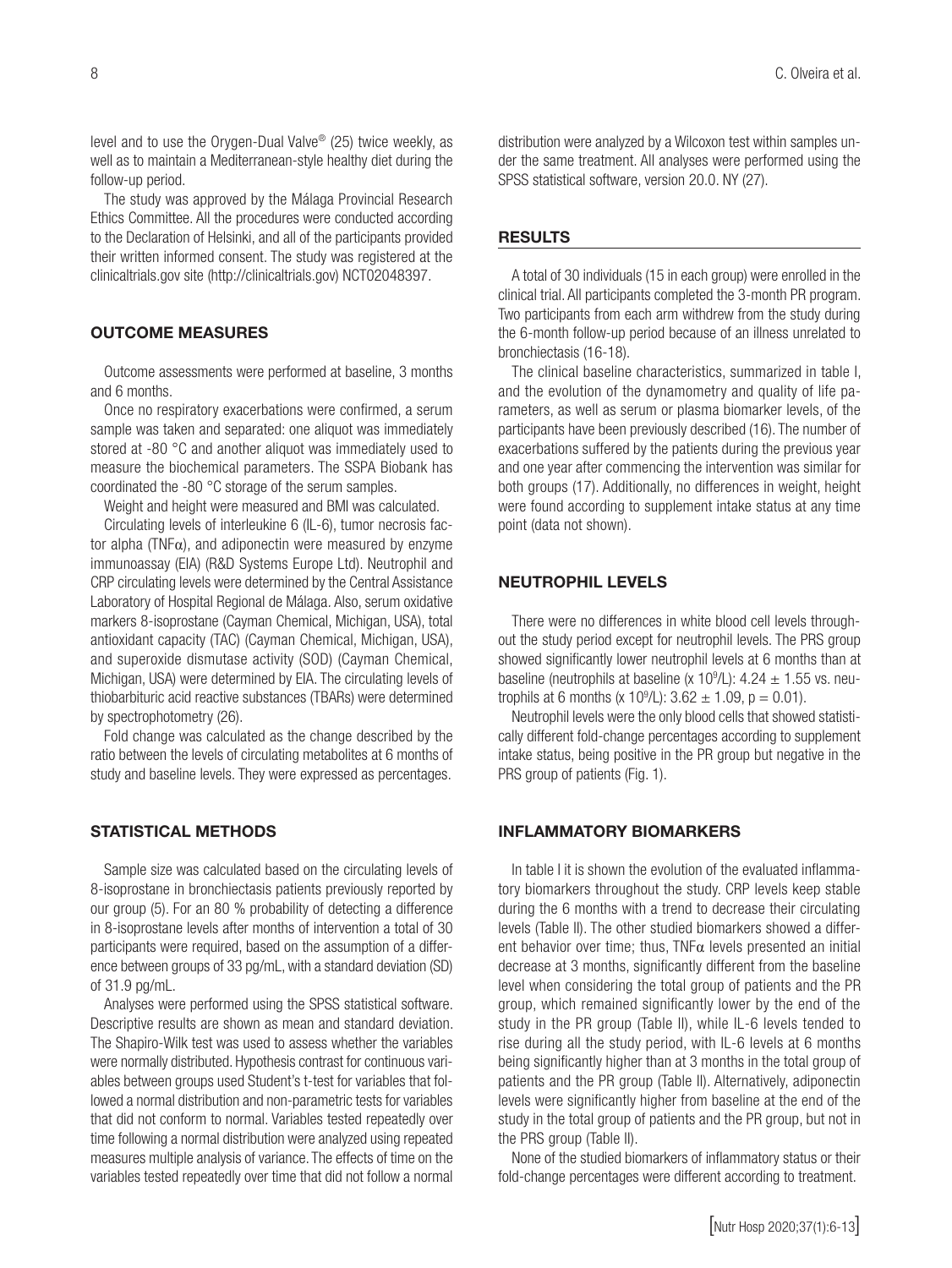|                        | Total ( $n = 28$ ) | $PR (n = 14)$   | <b>PRS</b> ( $n = 14$ ) | $p^*$ |
|------------------------|--------------------|-----------------|-------------------------|-------|
| Age                    | $56.1 \pm 13$      | $53.7 \pm 13.1$ | $58.4 \pm 12.9$         | ns    |
| BMI ( $kg/m2$ )        | $26.6 \pm 4.7$     | $27.3 \pm 5.8$  | $25.9 \pm 3.4$          | ns    |
| Men $(n / %)$          | 12/40              | 4/26.7          | 8/53.3                  | ns    |
| FEV1 (%)               | $66.1 \pm 23.6$    | $66.8 \pm 28.1$ | $65.3 \pm 19$           | ns    |
| FVC (%)                | $68.4 \pm 18.4$    | $71 \pm 21.2$   | $65.8 \pm 15.6$         | ns    |
| Daily bronchorrea (mL) | $33.2 \pm 43$      | $33.7 \pm 54.5$ | $32.7 \pm 28$           | ns    |

#### Table I. General clinical characteristics

*Data are average ± standard deviation. PR: pulmonary rehabilitation; PRS: pulmonary rehabilitation plus oral nutritional supplement; BMI: body mass index; FVC: forced vital capacity; FEV1: forced expiratory volume in one second. \*Statistical differences comparing PR* vs. *PRS.* 



#### Figure 1.

Fold-change percentage in neutrophil levels. Bars represent the mean and standard deviation values of the fold change percentage (month 6 - baseline) in neutrophil levels of NCFB patients following a pulmonary rehabilitation (PR) program, and NCFC patients following the same pulmonary rehabilitation program supplemented with HMB (PRS).

#### REDOX BIOMARKERS

The circulating levels of the studied REDOX biomarkers remained stable throughout the study except for 8-isoprostane levels, which were increased to produce significantly higher levels from baseline after 6 months of treatment in all group of patients (Table III). Moreover, in the total and PRS groups, 8-isoprostane levels at 6 months were also significantly higher than at 3 months.

Neither REDOX biomarker levels nor their fold-change percentages were significantly different between the PR and PRS groups.

#### **DISCUSSION**

This study revealed that PR could exert a pro-oxidative effect accompanied by changes in circulating inflammatory cytokine levels in normally nourished bronchiectasis patients. Furthermore, the addition of a hyperproteic oral nutritional supplement enriched

with BHT to PR may reduce neutrophil levels when compared to PR alone. These assessments are important because studies suggest that oxidative stress and inflammation are strongly related to and involved in the pathogenesis and progression of bronchiectasis disease (1,5,6). Accordingly, the information provided by this study could be useful for choosing the right therapeutic approach in the management of bronchiectasis disease.

It has been described that inflammatory and oxidative responses in NFCB are mainly caused by chronic neutrophilic activation (1,5,6), this having been considered a potential marker of systemic inflammation (3). The impact of exercise on neutrophil levels is unclear. It has been documented that highly intensive exercise elicits mobilization and functional augmentation of neutrophils in healthy sedentary adults (28,29); however, in adolescents with obesity the number of neutrophils is both reduced and increased after 6 months of high- and low-intensity training, respectively, when compared with baseline (30). To the best of our knowledge, no previous studies have reported information about the regulation of neutrophil levels by exercise in bronchiectasis. In this study, exercise alone did not have any effect on neutrophil levels over time; however, the intake of the nutritional HMB-enriched supplement led to a reduction in neutrophil circulating levels at the end of the study when compared with baseline values.

A different fold-change percentage in neutrophil levels was found between the PR and PRS groups of patients. It is known that HMB is able to modify immune cell function in human (31) and non-human models (32). Similar to the present study, supplementation with HMB in COPD patients was associated with a reduced number of total leukocytes when compared with a control group without supplementation (20). All in all, our results might be suggesting a beneficial effect of HMB on the regulation of systemic inflammation in NFCB patients through a reduction in neutrophil levels; nevertheless, this result should be taken cautiously due to the lack of data about chronic neutrophil activation in the present investigation.

Several investigations of systemic inflammatory markers in COPD patients after an exercise program with and without nutritional supplementation have already been done. However, no information in this regard is available for NFCB patients.

It is not clear whether exercise alone may modify inflammatory response in individuals with COPD, with investigations reporting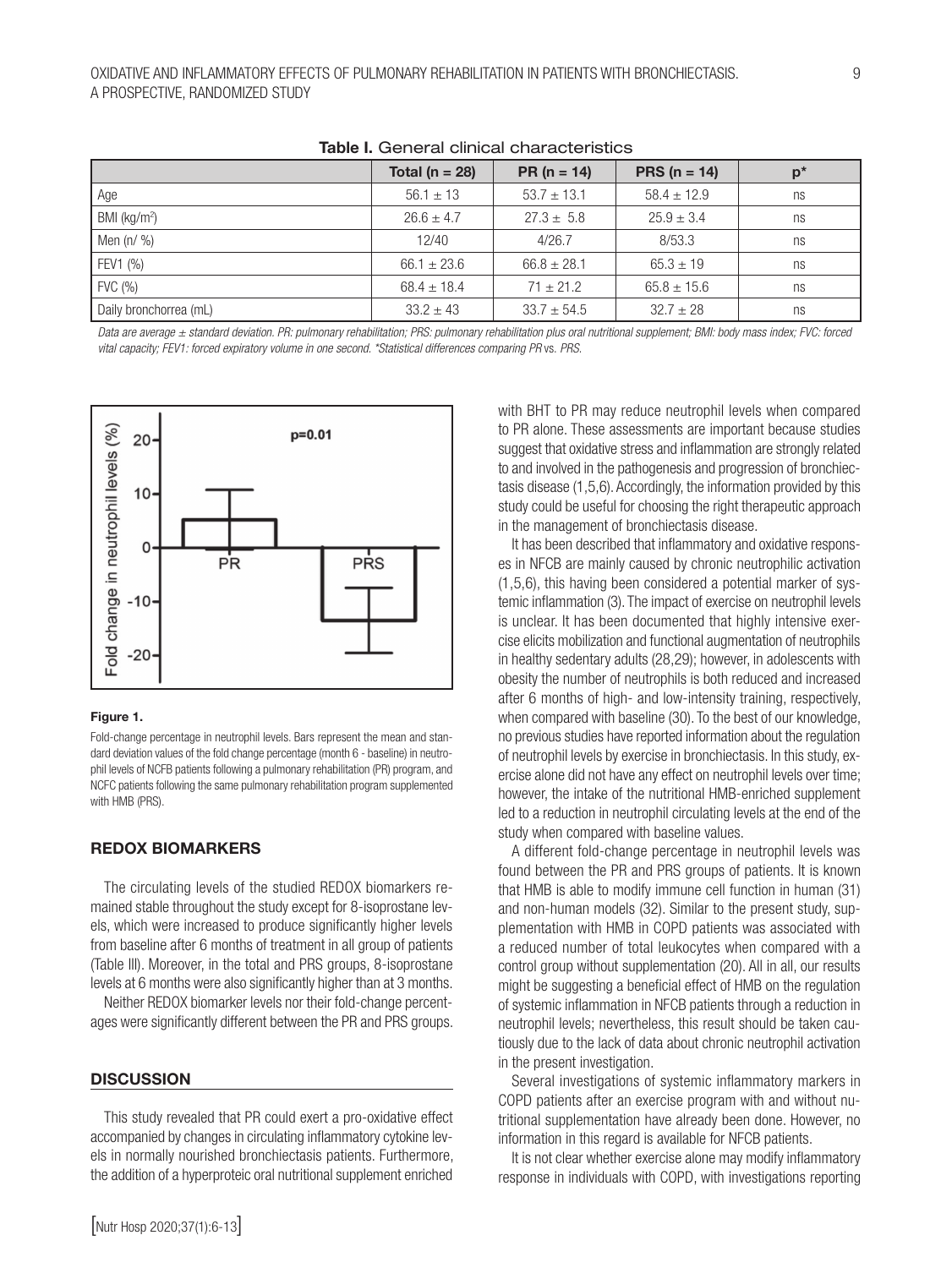|                     | <u>New manufacture</u> with the control of the complete the state political |                          |                          |        |               |                |
|---------------------|-----------------------------------------------------------------------------|--------------------------|--------------------------|--------|---------------|----------------|
|                     | <b>Baseline</b><br>$(M \pm SD)$                                             | 3 months<br>$(M \pm SD)$ | 6 months<br>$(M \pm SD)$ | $p^*$  | $p^{\dagger}$ | $p^{\ddagger}$ |
| $TNF\alpha$ (pg/mL) |                                                                             |                          |                          |        |               |                |
| Total ( $n = 28$ )  | $4.95 \pm 3.45$                                                             | $2.62 \pm 2.21$          | $4.07 \pm 2.94$          | < 0.01 | < 0.05        | ns             |
| $PR (n = 14)$       | $6.10 \pm 3.43$                                                             | $2.99 \pm 2.55$          | $4.20 \pm 2.76$          | 0.01   | ns            | < 0.05         |
| PRS ( $n = 14$ )    | $3.88 \pm 3.22$                                                             | $2.28 \pm 1.86$          | $3.94 \pm 3.20$          | ns     | ns            | ns             |
| $IL-6$ (pg/mL)      |                                                                             |                          |                          |        |               |                |
| Total ( $n = 28$ )  | $2.79 \pm 2.08$                                                             | $3.04 \pm 2.69$          | $6.13 \pm 5.92$          | ns     | < 0.05        | < 0.05         |
| $PR (n = 14)$       | $2.32 \pm 1.43$                                                             | $2.37 \pm 2.18$          | $6.47 \pm 7.07$          | ns     | < 0.05        | ns             |
| PRS ( $n = 14$ )    | $3.30 \pm 2.57$                                                             | $3.76 \pm 3.08$          | $5.74 \pm 4.50$          | ns     | ns            | ns             |
| Adiponectin (mg/L)  |                                                                             |                          |                          |        |               |                |
| Total ( $n = 28$ )  | $11.48 \pm 5.69$                                                            | $12.17 \pm 6.59$         | $12.53 \pm 5.99$         | ns     | ns            | 0.001          |
| $PR (n = 14)$       | $12.27 \pm 4.68$                                                            | $12.08 \pm 5.67$         | $14.01 \pm 5.31$         | ns     | < 0.05        | < 0.01         |
| PRS ( $n = 14$ )    | $10.69 \pm 6.61$                                                            | $12.25 \pm 7.60$         | $11.06 \pm 6.46$         | 0.01   | ns            | ns             |
| CRP (mg/dL)         |                                                                             |                          |                          |        |               |                |
| Total ( $n = 28$ )  | $4.88 \pm 6.68$                                                             | $3.96 \pm 5.50$          | $3.41 \pm 4.66$          | ns     | ns            | ns             |
| $PR (n = 14)$       | $3.64 \pm 5.03$                                                             | $3.84 \pm 6.68$          | $3.96 \pm 5.23$          | ns     | ns            | ns             |
| PRS ( $n = 14$ )    | $6.03 \pm 7.92$                                                             | $4.07 \pm 4.48$          | $2.91 \pm 4.19$          | ns     | ns            | ns             |

Table II. Inflammatory biomarker evolution throughout the study period

*M ± SD: average ± standard deviation; TNF*α*: tumor necrosis factor alfa; IL-6: interleukin 6; CRP: C-reactive protein; PR: pulmonary rehabilitation; PRS: pulmonary rehabilitation plus oral nutritional supplement. \*Statistical differences comparing baseline* vs. *3 months. † Statistical differences comparing 3 months* vs. *6 months. ‡ Statistical differences comparing baseline* vs. *6 months.*

|                    | <b>Baseline</b><br>$(M \pm SD)$ | 3 months<br>$(M \pm SD)$ | 6 months<br>$(M \pm SD)$ | $p^*$ | $p^{\dagger}$ | $p^{\ddagger}$ |
|--------------------|---------------------------------|--------------------------|--------------------------|-------|---------------|----------------|
| $8$ -ISOP (pg/mL)  |                                 |                          |                          |       |               |                |
| Total ( $n = 28$ ) | $103.15 \pm 32.74$              | $120.54 \pm 36.99$       | $166.11 \pm 76.17$       | ns    | < 0.01        | 0.001          |
| $PR (n = 14)$      | $105.71 \pm 38.04$              | $131.91 \pm 46.87$       | $156.94 \pm 78.87$       | ns    | ns            | < 0.05         |
| PRS ( $n = 14$ )   | $100.59 \pm 27.55$              | $109.1 \pm 19.01$        | $175.28 \pm 75.13$       | ns    | 0.01          | < 0.01         |
| TAC (nM)           |                                 |                          |                          |       |               |                |
| Total ( $n = 28$ ) | $0.78 \pm 0.50$                 | $0.62 \pm 0.47$          | $0.55 \pm 0.47$          | ns    | ns            | ns             |
| $PR (n = 14)$      | $0.83 \pm 0.49$                 | $0.51 \pm 0.43$          | $0.61 \pm 0.48$          | ns    | ns            | ns             |
| PRS ( $n = 14$ )   | $0.73 \pm 0.53$                 | $0.71 \pm 0.50$          | $0.48 \pm 0.48$          | ns    | ns            | ns             |
| TBARS (µM)         |                                 |                          |                          |       |               |                |
| Total ( $n = 28$ ) | $5.4 \pm 2.48$                  | $6.36 \pm 4.1$           | $4.52 \pm 2.92$          | ns    | ns            | ns             |
| $PR (n = 14)$      | $5.32 \pm 2.69$                 | $6.13 \pm 3.57$          | $4.58 \pm 2.97$          | ns    | ns            | ns             |
| PRS ( $n = 14$ )   | $5.49 \pm 2.35$                 | $6.59 \pm 4.7$           | $4.45 \pm 2.98$          | ns    | ns            | ns             |
| SOD (U/mL)         |                                 |                          |                          |       |               |                |
| Total ( $n = 28$ ) | $6.45 \pm 2.35$                 | $6.56 \pm 1.90$          | $5.87 \pm 1.92$          | ns    | ns            | ns             |
| $PR (n = 14)$      | $6.04 \pm 2.28$                 | $5.94 \pm 1.35$          | $5.56 \pm 2.17$          | ns    | ns            | ns             |
| PRS ( $n = 14$ )   | $6.85 \pm 2.42$                 | $7.18 \pm 2.19$          | $6.18 \pm 1.65$          | ns    | ns            | ns             |

| Table III. Oxidative biomarker evolution throughout the study period |
|----------------------------------------------------------------------|
|----------------------------------------------------------------------|

*M ± SD: average ± standard deviation; 8-ISOP: 8-isoprostane; TAC: total antioxidant capacity; TBARS: thiobarbituric acid reactive substances; SOD: superoxide*  dismutase; PR: pulmonary rehabilitation; PRS: pulmonary rehabilitation plus oral nutritional supplement. \*Statistical differences comparing baseline vs. 3 months. *Statistical differences comparing 3 months* vs. *6 months. ‡ Statistical differences comparing baseline* vs. *6 months.*

different results (11,13,28,33). In our study, exercise alone was able to reduce  $TNF\alpha$  and increase adiponectin levels at the end of the study, and there were also close-to-significant increases in circulating IL-6 levels. The lack of significance in the increased

IL-6 levels found in the PR group was probably due to an insufficient sample size. According to our results, the inflammatory response to a PR program in NFCB patients is unclear, with both an anti-inflammatory effect on TNF $\alpha$  levels and a pro-inflamma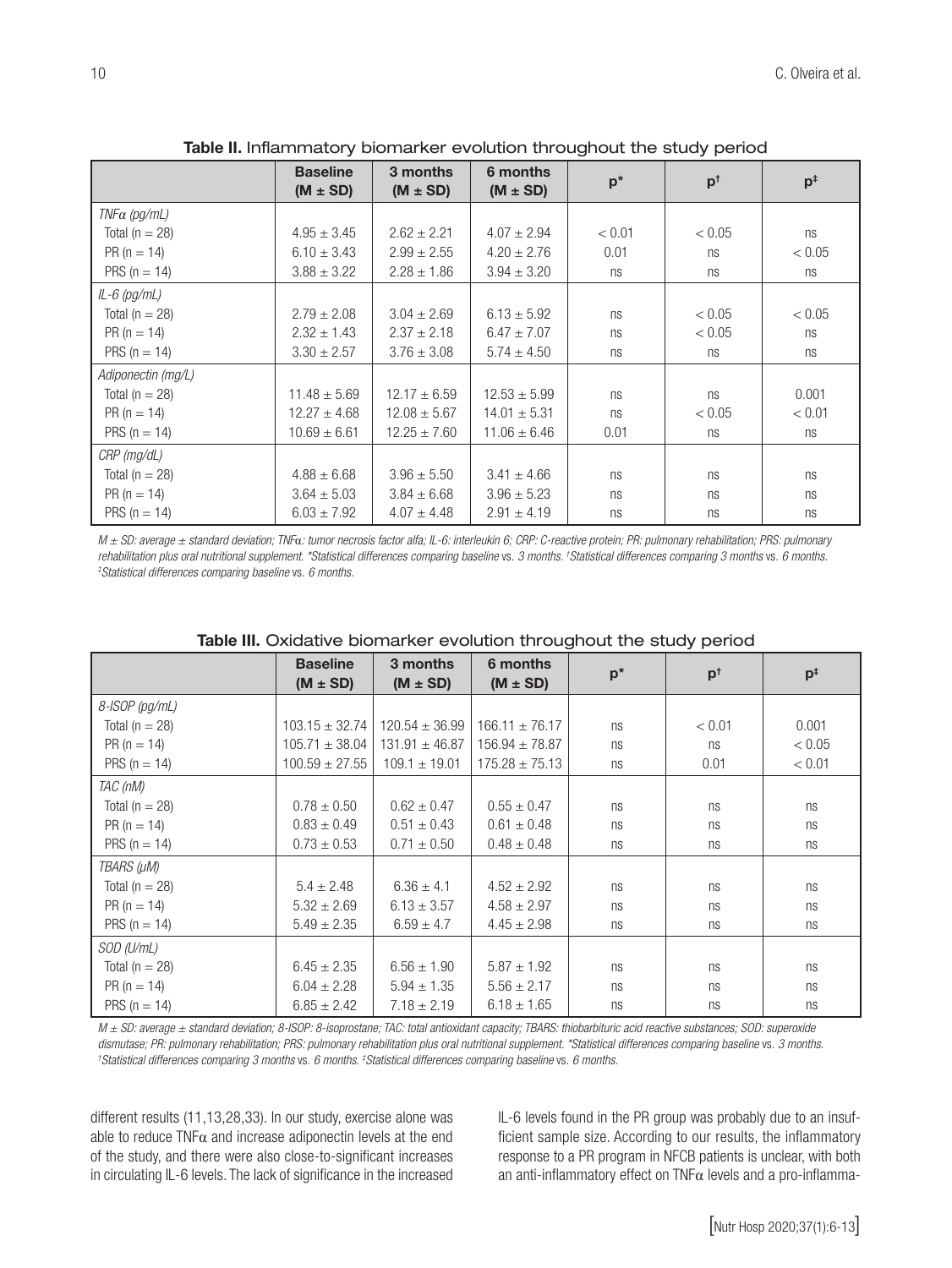tory effect on IL-6 and adiponectin levels (34). Contrary to these observations, in the PRS group of patients inflammatory biomarker levels remained stable throughout the study period. All this might be pointing to a balancing effect of HMB on the inflammatory changes caused by exercise in untrained NFCB patients.

There are few works evaluating the effect of HMB on inflammatory biomarkers, and most of them are focused on athletes (35,36); in all of them HMB seemed to attenuate the inflammatory response to intense exercise with a reduction in cytokine production. Studies in COPD patients comparing the effect on inflammatory response of the intake or not of a nutritional supplement added to a PR program returned different results according to supplement composition (37,38). In a study comparing the systemic inflammatory effect of a nutritional supplement based on whey peptide, ω-3 fatty acids and antioxidant vitamins, compared with a control group without the nutritional supplement, in COPD patients, the intake of the supplement decreased CRP, IL-6, and TNF $\alpha$  levels, among others (38). Contrary to this, in our study, the levels of inflammatory biomarkers were no different according to supplement intake status. Two main reasons might be explaining the differences with our study: first, the nutritional composition of each supplement was different. Secondly, the COPD patients of the Sugawara et al. study were malnourished whereas our NFCB patients were normally nourished.

Considering that higher inflammatory cytokine levels are associated with higher muscle and weight loss (39), together with the fact that COPD undernourished patients show higher levels of inflammatory cytokines (40,41), nourished status might be affecting the anti-inflammatory effect of the above supplements.

To the best of our knowledge there are no previous studies evaluating the effects of a PR program on the oxidative biomarkers of NFCB patients; however, some of these effects have been described in COPD patients with contradictory results according to disease severity (12,42) or exercise intensity (42-44). Some studies have reported an increment in lipid peroxidation and protein oxidation, accompanied by a decrease in antioxidant mechanisms, in muscle biopsy samples in response to high intensive exercise training in both stable (43) and severely unstable (12) COPD patients, whereas some other authors have reported no differences in muscle lipid peroxidation (44) after high-intensity exercise, or even an improvement of muscle oxidative stress in severe COPD patients (42). In line with those studies reporting a pro-oxidative effect of exercise, in our study an increment in 8-isoprostane levels was observed in response to exercise, regardless of supplement intake status. The fact that no other oxidative biomarker showed differences after the exercise program might be explained because we evaluated systemic oxidative biomarker levels instead of changes in muscle tissue, where the production of ROS is higher (45). Nevertheless, it has been described that in biological fluids the levels of 8-isoprostane seem to represent an accurate measure for *in vivo* oxidative status, and they have been considered the gold-standard biomarker for lipid peroxidation (46). Among the possible physiological functions proposed for 8-isoprostane, some authors have suggested that it could be involved in the regulation of the exercise response (46). Apart from the deleterious effects of muscle ROS increments in response to non-regular intensive exercise, some previous investigations pointed to a possible positive effect of increased ROS production after regular physical training, which would lead to activate the exercise-induced adaptation of the muscle phenotype (47). In all, this led the authors to suggest a systemic pro-oxidative effect of the PR program that might be associated with a possible exercise-induced adaptation.

In our study, the group of NFCB patients nutritionally supplemented showed a similar increment in 8-isoprostane levels as that of the patients not supplemented, without differences in any other oxidative biomarkers. According to these, the nutritional support enriched with HMB during a PR program did not modify the pro-oxidative effect observed after the exercise in untrained NFCB patients.

Some limitations have been identified in this study. Studies of neutrophil function would be interesting in order to interpret our results; however, no fresh samples for neutrophil function or activation studies were taken during the sample collection.

Additionally, airway samples, in which levels of inflammatory markers could be determined as a more sensible system to detect changes, were not possible to obtain for this study; nevertheless, several studies have proposed systemic inflammatory markers as representative of the inflammatory status of NFCB patients, also correlated to disease severity and bacterial colonization (2,3). It has been described in COPD patients that inflammatory and oxidative status are closely related with nourishment state (40,41) and disease severity (13), so the fact that our NFCB patients showed moderate-to-severe breathing involvement without being malnourished could undervalue our results. In the same way, exercise intensity (44,45) and supplement dose (48) have been associated with differences in the inflammatory or oxidative response of COPD patients. Finally, although the sample size was calculated based on the 8-isoprostane circulating levels of NFCB patients (5), it is possible that this sample size was not enough to detect differences in other markers. All of these factors could be considered limitations that should be solved in future investigations in order to complement our results.

In conclusion, the results of our study provide insights about a pro-oxidative effect of a pulmonary rehabilitation program on untrained NFCB patients, accompanied by changes in circulating inflammatory cytokine levels. Additionally, a possible beneficial effect on the reduction of neutrophil levels, a systemic inflammatory biomarker, is observed after the intake of a hyperproteic HMB-enriched supplement on these patients. However, as neutrophil function or chronic activation has not been determined in this study, and no other inflammatory biomarkers were different between the PR and PRS groups, the possible beneficial effects of HMB on the inflammatory status of these patients should be interpreted cautiously. The authors suggest the necessity of further investigations to confirm the possible benefits of HMB on neutrophil activation and function, and also to evaluate the effects of nutritional supplements in NFCB patients with different grades of malnutrition.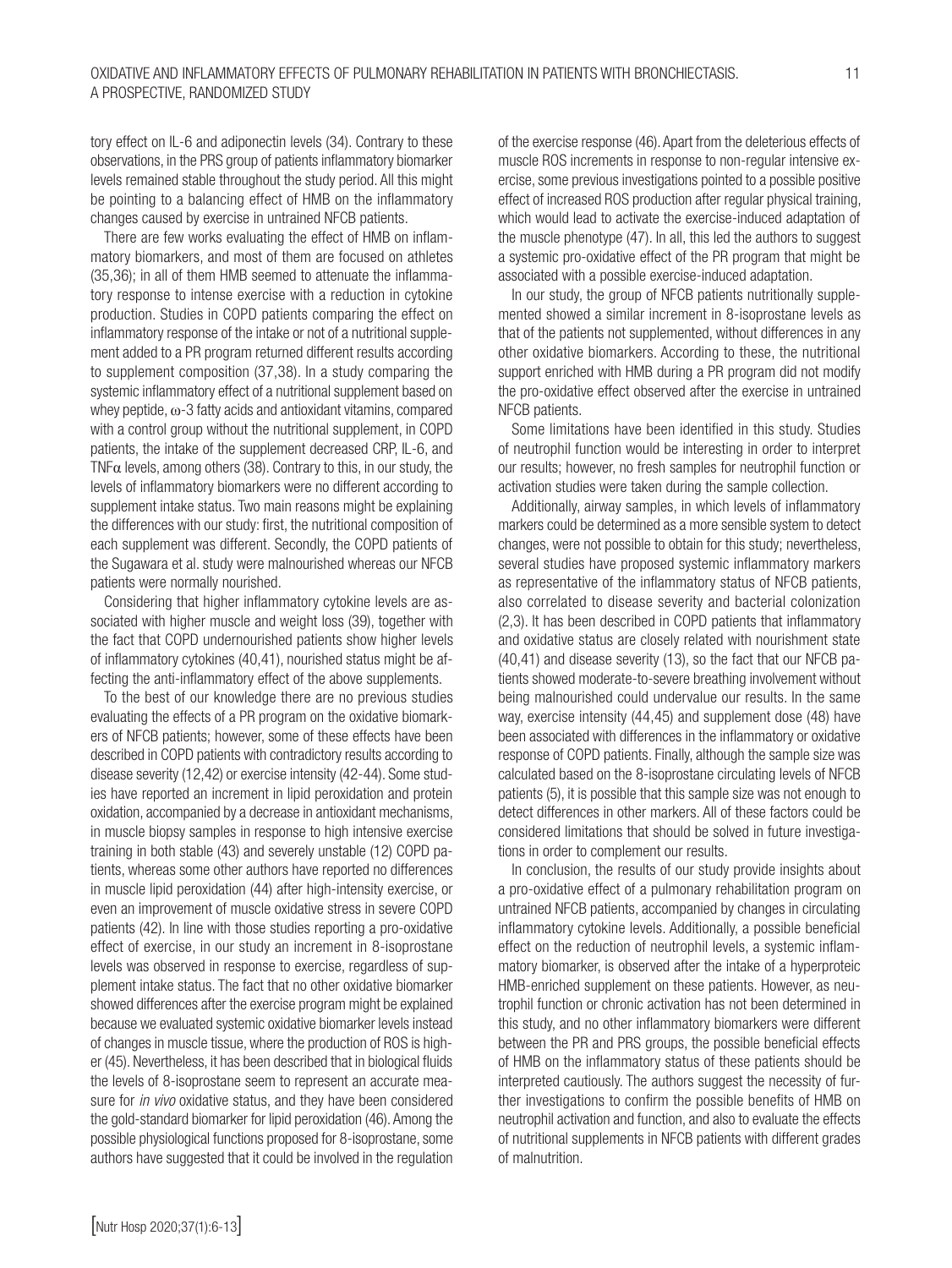#### ACKNOWLEDGEMENTS

The authors would like to acknowledge Richard Carlsson for his assistance with the English language.

#### **DISCLOSURES**

GO has had occasional interventions of consultancy or speaker fees and grants for non-conditioned investigation from ABBOTT, Nutricia, Vegenat, Fresenius, Adventia and Nestlé. Nonetheless, the study has been carried out independently by the investigators, no clinical nutrition company has participated in the design, execution, evaluation or distribution of the results.

#### SUPPORT

This study was supported by the Consejería de Salud de la Junta de Andalucía (PI-0239-2013 to GO); SEPAR 016/2013 and Neumosur 3/2013. Costa del Sol Health Agency. Clinical Trial Registration: NCT02048397 (clinicaltrials.gov). F-JB-S and GR-M belong to the regional "Nicolás Monardes" research program of the Consejería de Salud, Junta de Andalucía (C-0070-2012 and RC-0006-2016, respectively). CIBERDEM is an initiative of the Instituto de Salud Carlos III.

#### AUTHOR´S CONTRIBUTION

CO and GO were the principal investigators and oversaw all aspects of the study (intellectual, practical, and dissemination). EG-E participated in the data analysis and interpretation, and in writing/editing this manuscript. ER-M and S-YR-Z contributed to data acquisition and performed the experiments. CO, ED, F-JP, NP, AD, A-MG, RM-V and GO contributed to data acquisition and patient recruitment. F-JB-S participated in the writing of the manuscript. All the authors contributed to the critical revision of the manuscript.

# **REFERENCES**

- 1. Mandal P, Hill AT. Bronchiectasis: breaking the cycle of inflammation and infection. Lancet Respir Med 2013;1:e5-6.
- 2. Coban H, Gungen AC. Is There a Correlation between New Scoring Systems and Systemic Inflammation in Stable Bronchiectasis? Can Respir J 2017;2017.
- 3. Dente FL, Bilotta M, Bartoli ML, Bacci E, Cianchetti S, Latorre M, et al. Neutrophilic Bronchial Inflammation Correlates with Clinical and Functional Findings in Patients with Noncystic Fibrosis Bronchiectasis. Mediators Inflamm 2015;2015:642503.
- 4. Alves de Camargo A, Helga Yamane de Oliveira C, Abensur Athanazio R, Zahi Rached S, De Paula Vieira R, Cukier A, et al. Is there a correlation between inflammatory status and exercise capacity in patients with bronchiectasis? Preliminary results, European Respiratory Society (ERS); 2015. p. PA2792.
- 5. Olveira G, Olveira C, Dorado A, Garcia-Fuentes E, Rubio E, Tinahones F, et al. Cellular and plasma oxidative stress biomarkers are raised in adults with bronchiectasis. Clin Nutr 2013;32:112-7.
- 6. Park HS, Kim SR, Lee YC. Impact of oxidative stress on lung diseases. Respirology 2009;14:27-38.
- 7. Lee AL, Gordon CS, Osadnik CR. Exercise training for bronchiectasis. Cochrane Database Syst Rev; 2018.
- 8. Smith MP. Diagnosis and management of bronchiectasis. CMAJ 2017; 189:E828-35.
- 9. Guell Rous MR, Diaz Lobato S, Rodriguez Trigo G, Morante Velez F, San Miguel M, Cejudo P, et al. Pulmonary rehabilitation. Sociedad Espanola de Neumologia y Cirugia Toracica (SEPAR). Arch Bronconeumol 2014;50:332-44.
- 10. Dos Santos DO, De Souza HCD, Baddini-Martinez JA, Ramos EMC, Gastaldi AC. Effects of exercise on secretion transport, inflammation, and quality of life in patients with noncystic fibrosis bronchiectasis. Med (United States) 2018;97.
- 11. van Helvoort HAC, Heijdra YF, de Boer RCC, Swinkels A, Thijs HMH, Dekhuijzen PNR. Six-minute walking-induced systemic inflammation and oxidative stress in muscle-wasted COPD patients. Chest 2007;131:439-45.
- 12. Nemoto K, Oh-Ishi S, Itoh M, Saito T, Ichiwata T. Urinary 8-hydroxydeoxyguanosine is a potential indicator for estimating pulmonary rehabilitation-induced oxidative stress in COPD patients. Tohoku J Exp Med 2014;233:197-204.
- 13. Rodriguez DA, Kalko S, Puig-Vilanova E, Perez-Olabarria M, Falciani F, Gea J, et al. Muscle and blood redox status after exercise training in severe COPD patients. Free Radic Biol Med 2012;52:88-94.
- 14. Cruz-Jentoft AJ. Beta-hydroxy-beta-methyl butyrate (HMB): From experimental data to clinical evidence in sarcopenia. Curr Protein Pept Sci 2017.
- 15. Smith HJ, Mukerji P, Tisdale MJ. Attenuation of proteasome-induced proteolysis in skeletal muscle by β-hydroxy-β-methylbutyrate in cancer-induced muscle loss. Cancer Res 2005;65:277-83.
- 16. Olveira G, Olveira C, Dona E, Palenque FJ, Porras N, Dorado A, et al. Oral supplement enriched in HMB combined with pulmonary rehabilitation improves body composition and health related quality of life in patients with bronchiectasis (Prospective, Randomised Study). Clin Nutr 2016;35:1015-22.
- 17. Donã E, Olveira C, Palenque FJ, Porras N, Dorado A, Martín-Valero R, et al. Pulmonary rehabilitation only versus with nutritional supplementation in patients with bronchiectasis: A randomized controlled trial. J Cardiopulm Rehabil Prev 2018;38:411-8.
- 18. Doña E, Olveira C, Palenque FJ, Dorado A, Martín-Valero R, Olveira G. The effect od pulmonary rehabilitation associated with nutritional supplementation on physical activity in patients with bronchiectasis: Randomized trial. Rev Esp Patol Torac 2017;29:167-75.
- 19. Arazi H, Taati B, Suzuki K. A review of the effects of leucine metabolite (β-hydroxy-β-methylbutyrate) supplementation and resistance training on inflammatory markers: A new approach to oxidative stress and cardiovascular risk factors. Antioxidants 2018;7.
- 20. Hsieh L-C, Chien S-L, Huang M-S, Tseng H-F, Chang C-K. Anti-inflammatory and anticatabolic effects of short-term beta-hydroxy-beta-methylbutyrate supplementation on chronic obstructive pulmonary disease patients in intensive care unit. Asia Pac J Clin Nutr 2006;15:544-50.
- 21. Clowes GHA, George BC, Villee CA, Saravis CA. Muscle Proteolysis Induced by a Circulating Peptide in Patients with Sepsis or Trauma. N Engl J Med 1983;308:545-52.
- 22. Eley HL, Russell ST, Tisdale MJ. Attenuation of depression of muscle protein synthesis induced by lipopolysaccharide, tumor necrosis factor, and angiotensin II by β-hydroxy-β-methylbutyrate. Am J Physiol-Endocrinol Metab 2008;295.
- 23. Craig CL, Marshal AL, Sjöström M, Bauman AE, Booth ML, Ainsworth BE, et al. International Physical Activity Questionnaire: 12-Country Reliability and Validity. Med Sci Sport Exerc 2003;35:1381-95.
- 24. Olveira G, Olveira C, Gaspar I, Porras N, Martín-Núñez G, Rubio E, et al. Fatfree mass depletion and inflammation in patients with bronchiectasis. J Acad Nutr Diet 2012;112:1999-2006.
- 25. Marco E, Ramírez-Sarmiento AL, Coloma A, Sartor M, Comin-Colet J, Vila J, et al. High-intensity vs. sham inspiratory muscle training in patients with chronic heart failure: a prospective randomized trial. Eur J Heart Fail 2013;15: 892-901.
- 26. Garcia-Fuentes E, Murri M, Garrido-Sanchez L, Garcia-Serrano S, García-Almeida JM, Moreno-Santos I, et al. PPARgamma expression after a high-fat meal is associated with plasma superoxide dismutase activity in morbidly obese persons. Obesity (Silver Spring) 2010;18:952-8.
- 27. Corp IBM. IBM SPSS Statistics for Windows, Version 20.0. Armonk, NY; 2011.
- Suzuki K, Nakaji S, Yamada M, Totsuka M, Sato K, Sugawara K. Systemic inflammatory response to exhaustive exercise. Cytokine kinetics. Exerc Immunol Rev 2002;8:6-48.